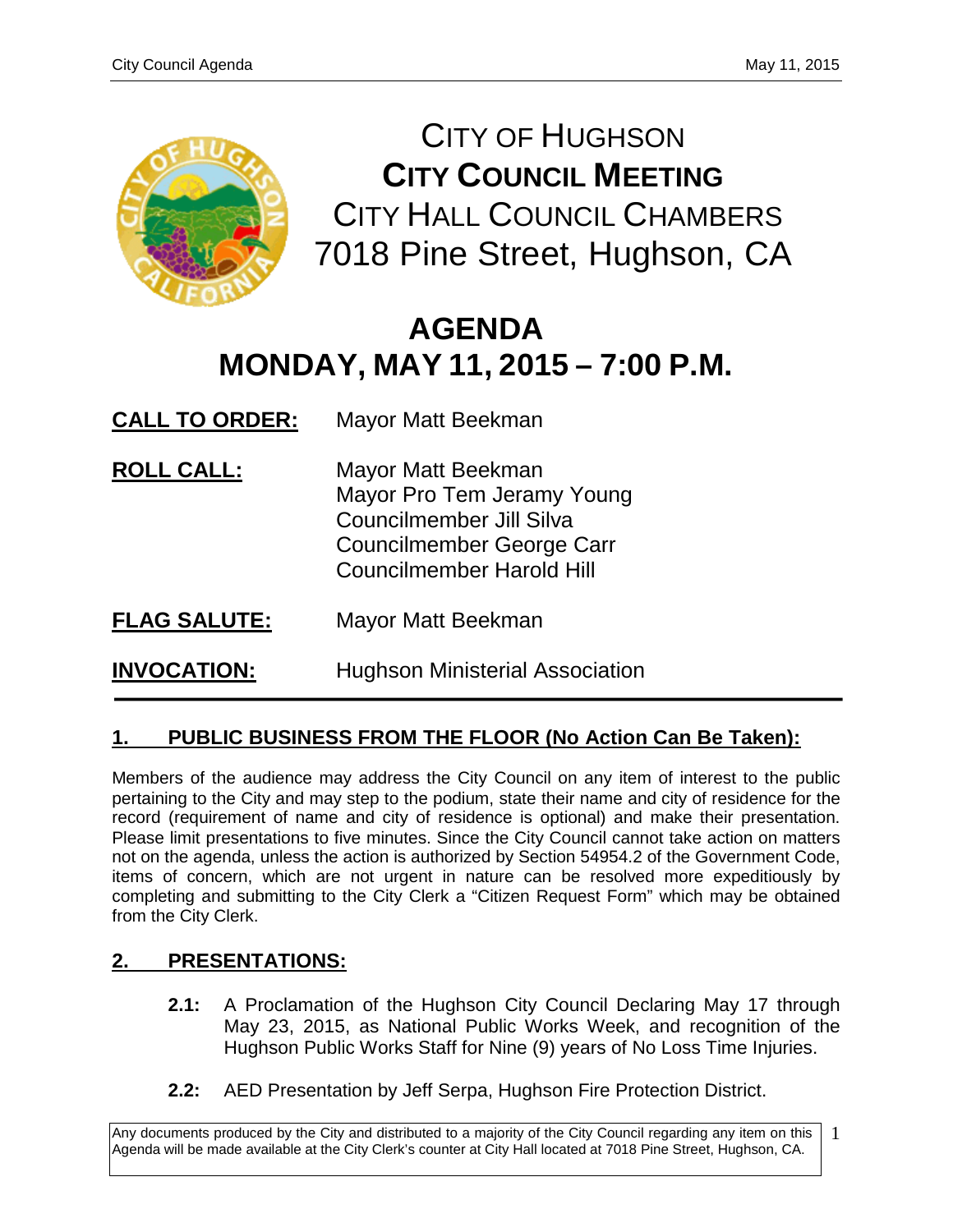## **3. CONSENT CALENDAR:**

**All items listed on the Consent Calendar are to be acted upon by a single action of the City Council unless otherwise requested by an individual Councilmember for special consideration. Otherwise, the recommendation of staff will be accepted and acted upon by roll call vote.**

- **3.1:** Approve the Minutes of the Regular Meeting of April 27, 2015 and the Minutes of the April 13, 2015 Meeting that was Adjourned to April 27, 2015, pursuant to Government Code Section 54955, regarding Agenda Item 5.2.
- **3.2:** Approve the Warrants Register.
- **3.3:** Approve the City of Hughson Treasurer's Report for March.
- **3.4:** Adopt Resolution No. 2015-10, adding Finance Director Shannon Esenwein and removing former Community Development Director Thom Clark, as a signatory on the City of Hughson bank accounts at the Bank of the West, effective May 12, 2015.
- **3.5:** Waive the Second Reading and Adopt Ordinance No. 2015-02, amending Chapter 2.20 of the Hughson Municipal Code – Emergency Services to include revisions to the Disaster Council organizational structure.
- **3.6:** Adopt Resolution No. 2015-12, waiving fees for Hughson's Concerts Series - Downtown for June 6, 13, and 20, 2015.
- **3.7:** Adopt Resolution No. 2015-13, awarding the Tully Road Railroad Crossing Project under the Burlington Northern Santa Fe (BNSF) Rail Line to Rolfe Construction in the amount of \$216,724.00 and authorizing a 10% construction contingency as well as a 6% set-Aside for construction testing and inspection.
- **3.8:** Adopt Resolution No. 2015-14, awarding the Tully Road Reconstruction Project to George Reed, Inc. in the amount of \$353,978.00 and authorizing a 10% construction contingency as well as a 4% set-aside for construction testing and inspection.

## **4. UNFINISHED BUSINESS:**

**4.1:** Approve the Franchise Agreement with Gilton Solid Waste Management, Inc. for the Collection and Transportation of Garbage and Refuse in the City of Hughson, Authorize the City Manager, inclusive of any final edits by the City Attorney, to Execute the Franchise Agreement with Gilton Solid Waste Management, Inc. for the Collection and Transportation of Garbage and Refuse in the City of Hughson, and Authorize the City Manager to execute an amendment, prepared by the City Attorney, to the current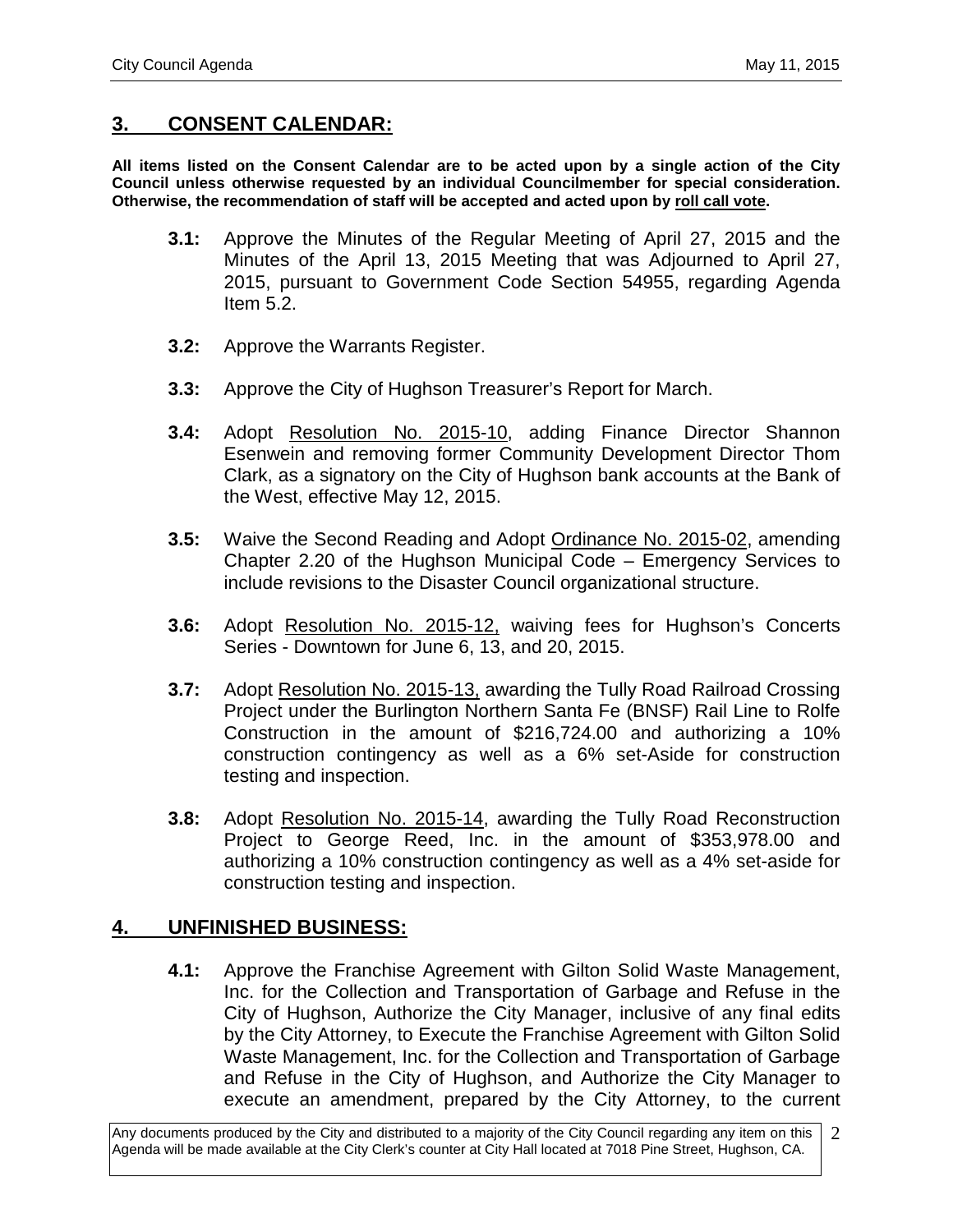Franchise Agreement with Waste Management to extend the agreement until June 30, 2015 or the end of the current fiscal year.

**4.2:** Adopt the City of Hughson Water Rate Study and move forward with a recommended rate increase in order to access Safe Drinking Water State Revolving Funds (SDWSRF) for the Well No. 7 Replacement Project, Initiate Proposition 218 process and set July 13, 2015 as the public hearing date for consideration of the proposed water rate increase, and Adopt Resolution No. 2015-15, reaffirming the Notice of Acceptance of Application (NOAA) based on revised terms and conditions, including the revised project cost estimate, for the Safe Drinking Water State Revolving Fund Project Funding for the City of Hughson, Project No. 50100008- 011C.

# **5. PUBLIC HEARING TO CONSIDER THE FOLLOWING: NONE.**

# **6. NEW BUSINESS:**

**6.1:** Adopt Resolution No. 2015-11, directing the filing of the Annual Reports for Fiscal Year 2015-2016 for the Special Assessment Districts (Benefit Assessment Districts and Landscape and Lighting Districts) in the City of Hughson.

# **7. CORRESPONDENCE:**

- **7.1:** Update of the Hatch Road and Santa Fe Avenue Signal Project.
- **7.2:** Parks and Recreation Commission Agenda, May 12, 2015.

# **8. COMMENTS:**

**8.1:** Staff Reports and Comments: (Information Only – No Action)

**City Manager:** 

**City Clerk:**

**Community Development Director:**

**Director of Finance:**

**Police Services:**

**City Attorney:**

**8.2:** Council Comments: (Information Only – No Action)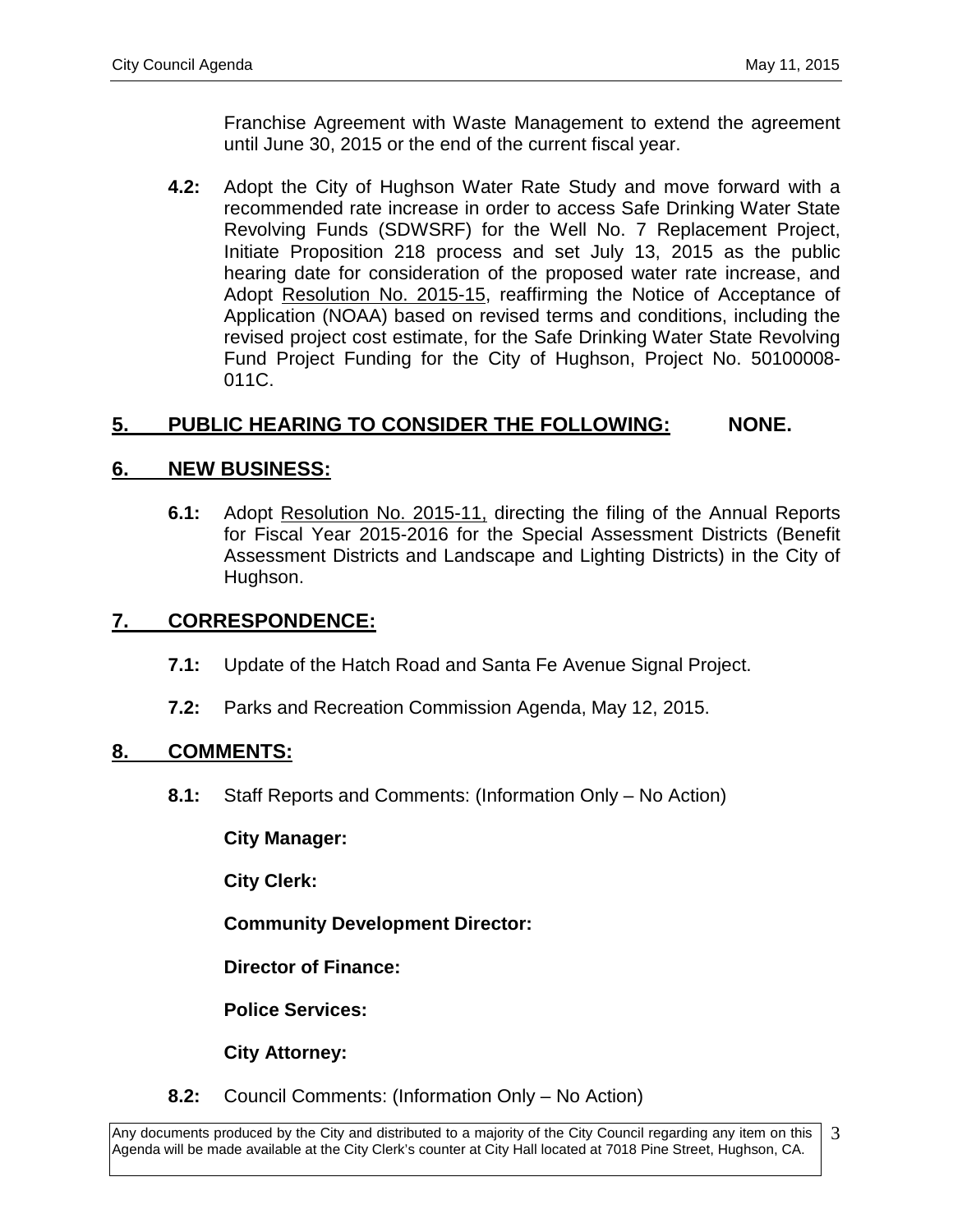### **8.3:** Mayor's Comments: (Information Only – No Action)

## **9. CLOSED SESSION TO DISCUSS THE FOLLOWING: NONE.**

# **10. REPORT FROM CLOSED SESSION: NONE.**

# **ADJOURNMENT:**

#### **WAIVER WARNING**

If you challenge a decision/direction of the City Council in court, you may be limited to raising only those issues you or someone else raised at a public hearing(s) described in this Agenda, or in written correspondence delivered to the City of Hughson at or prior to, the public hearing(s).

## **UPCOMING EVENTS:**

| May 12        | Parks and Recreation Commission Meeting, City Hall Chambers, 6:00 p.m.       |  |  |
|---------------|------------------------------------------------------------------------------|--|--|
| <b>May 19</b> | Planning Commission Meeting, City Hall Chambers, 6:00 p.m.<br>$\blacksquare$ |  |  |
| <b>May 25</b> | Memorial Day - Holiday - City Hall Closed                                    |  |  |
| <b>May 26</b> | City Council Meeting (Tuesday), City Hall Chambers, 7:00 p.m.                |  |  |
| May 28        | Hughson Farmer's Market, Downtown Hughson, Charles St, 4:00-8:00 p.m.        |  |  |
| June 8        | City Council Meeting, City Hall Chambers, 7:00 p.m.                          |  |  |
| June 9        | Parks and Recreation Commission Meeting, City Hall Chambers, 6:00 p.m.<br>ш  |  |  |
| June 11       | Hughson Farmer's Market, Downtown Hughson, Charles St, 4:00-8:00 p.m.        |  |  |
| June 16       | Planning Commission Meeting, City Hall Chambers, 6:00 p.m.                   |  |  |
| June 22       | City Council Meeting, City Hall Chambers, 7:00 p.m.                          |  |  |
| June 25       | Hughson Farmer's Market, Downtown Hughson, Charles St, 4:00-8:00 p.m.        |  |  |

#### **RULES FOR ADDRESSING CITY COUNCIL**

Members of the audience who wish to address the City Council are requested to complete one of the forms located on the table at the entrance of the Council Chambers and submit it to the City Clerk. **Filling out the card is voluntary.**

#### **AFFIDAVIT OF POSTING**

| <b>DATE:</b> | May 7, 2015            | TIME:  | 7:00pm            |  |
|--------------|------------------------|--------|-------------------|--|
| <b>NAME:</b> | Dominique Spinale Romo | TITLE: | <b>City Clerk</b> |  |